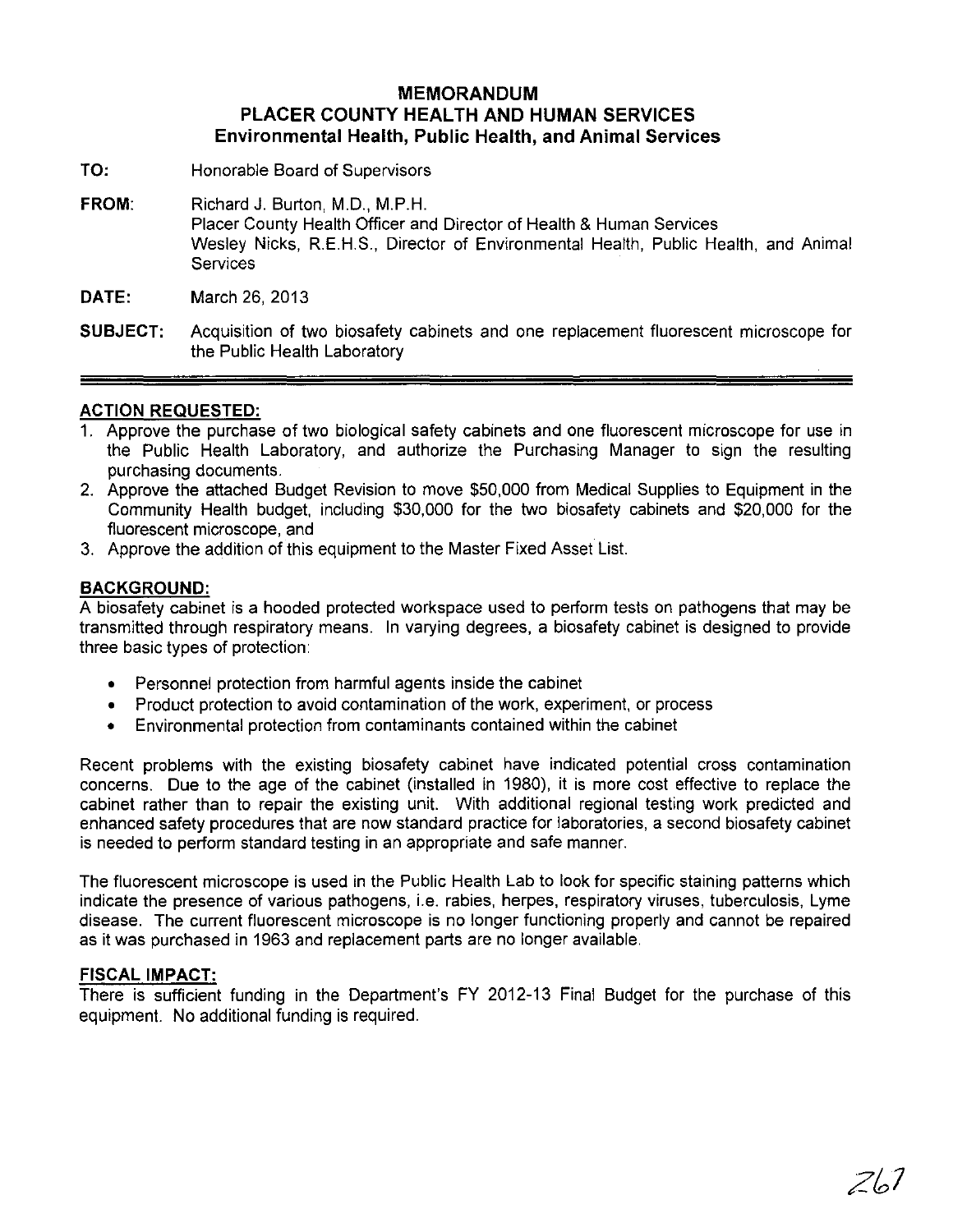**ADDITIONS TO THE MASTER FIXED ASSET LIST**

 $\sim$   $\sim$ 

Health and Human Services Department

# **Appropriation 42760**

| <u>Qty</u> | <b>Description</b>                 | Cost          |
|------------|------------------------------------|---------------|
| $2$ ea.    | <b>Biosafety Cabinets</b>          | \$15,000 each |
| 1 ea.      | <b>Fluorescent Microscope</b>      | \$20,000      |
|            | <b>Total Fixed Asset Additions</b> | \$50,000      |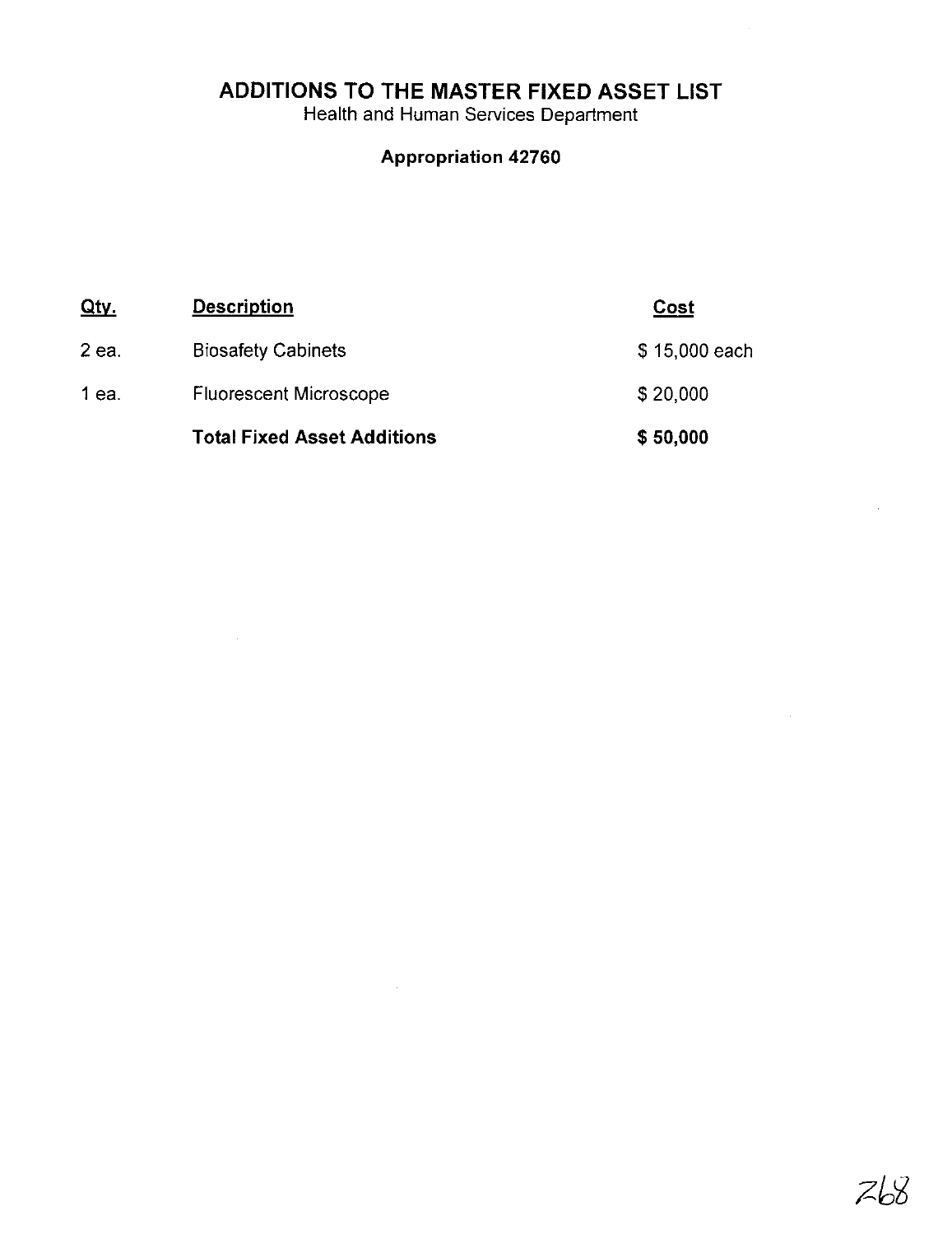| FOR CASH TRANSFERS & RESERVE CANCELLATIONS PLEASE PROVIDE THE FOLLOWING<br>Fund/subFund - OCA - PCA - G/L - Sub G/L                                |                                                                      |  |                                                        |             |                             |     |      |                                      | <b>PLACER COUNTY</b>          |               |                    | <b>PAS DOCUMENT NO.</b> |  |            |                                 |                    |                                                               |                                        |       |           |               |  |
|----------------------------------------------------------------------------------------------------------------------------------------------------|----------------------------------------------------------------------|--|--------------------------------------------------------|-------------|-----------------------------|-----|------|--------------------------------------|-------------------------------|---------------|--------------------|-------------------------|--|------------|---------------------------------|--------------------|---------------------------------------------------------------|----------------------------------------|-------|-----------|---------------|--|
| <b>BUDGET REVISION</b>                                                                                                                             |                                                                      |  |                                                        |             |                             |     |      |                                      |                               |               |                    |                         |  |            |                                 |                    |                                                               |                                        |       |           |               |  |
| <b>POST DATE:</b>                                                                                                                                  |                                                                      |  |                                                        |             |                             |     |      |                                      | <b>Cash Transfer Required</b> |               |                    |                         |  |            |                                 |                    |                                                               | $3^{20}$ 13<br>ろ<br>Auditor-Controller |       |           |               |  |
| <b>DEPT</b><br>NO.                                                                                                                                 | <b>DOC</b><br><b>TYPE</b>                                            |  | <b>TOTAL</b><br><b>LINES</b><br><b>Total \$ Amount</b> |             |                             |     |      | <b>Reserve Cancellation Required</b> |                               |               |                    |                         |  |            |                                 |                    | County Executive $\left\Vert \mathcal{L}\psi\right\Vert _{2}$ |                                        |       |           |               |  |
|                                                                                                                                                    | 14 BR                                                                |  | 100,000.00<br>$\mathbf 2$                              |             |                             |     |      | <b>Establish Reserve Required</b>    |                               |               |                    |                         |  |            |                                 |                    | <b>Board of Supervisors</b>                                   |                                        |       |           |               |  |
| <b>ESTIMATED REVENUE ADJUSTMENT</b>                                                                                                                |                                                                      |  |                                                        |             |                             |     |      |                                      |                               |               |                    |                         |  |            | <b>APPROPRIATION ADJUSTMENT</b> |                    |                                                               |                                        |       |           |               |  |
| <b>DEPT</b><br>NO.                                                                                                                                 | 1/C                                                                  |  | Rev   Fund                                             | Sub<br>fund | <b>OCA</b>                  | PCA | OBJ3 | PROJ.                                | PROJ. DTL                     | <b>AMOUNT</b> | <b>DEPT</b><br>NO. | T/C                     |  | Rev   Fund | Sub<br>Fund                     | OCA                | <b>PCA</b>                                                    | OBJ3                                   | PROJ. | PROJ. DTL | <b>AMOUNT</b> |  |
|                                                                                                                                                    |                                                                      |  |                                                        |             |                             |     |      |                                      |                               |               | 14                 | 014                     |  |            |                                 | 994276 94276  4451 |                                                               |                                        |       |           | 50,000.00     |  |
|                                                                                                                                                    |                                                                      |  |                                                        |             |                             |     |      |                                      |                               |               | 14                 | $ 015\rangle$           |  |            |                                 | 994276 94276  2422 |                                                               |                                        |       |           | 50,000.00     |  |
|                                                                                                                                                    |                                                                      |  |                                                        |             |                             |     |      |                                      |                               |               |                    |                         |  |            |                                 |                    |                                                               |                                        |       |           |               |  |
|                                                                                                                                                    |                                                                      |  |                                                        |             |                             |     |      |                                      |                               |               |                    |                         |  |            |                                 |                    |                                                               |                                        |       |           |               |  |
|                                                                                                                                                    |                                                                      |  |                                                        |             |                             |     |      |                                      |                               |               |                    |                         |  |            |                                 |                    |                                                               |                                        |       |           |               |  |
|                                                                                                                                                    |                                                                      |  |                                                        |             |                             |     |      |                                      |                               |               |                    |                         |  |            |                                 |                    |                                                               |                                        |       |           |               |  |
|                                                                                                                                                    |                                                                      |  |                                                        |             |                             |     |      |                                      |                               |               |                    |                         |  |            |                                 |                    |                                                               |                                        |       |           |               |  |
|                                                                                                                                                    |                                                                      |  |                                                        |             |                             |     |      |                                      |                               |               |                    |                         |  |            |                                 |                    |                                                               |                                        |       |           |               |  |
|                                                                                                                                                    |                                                                      |  |                                                        |             |                             |     |      |                                      |                               |               |                    |                         |  |            |                                 |                    |                                                               |                                        |       |           |               |  |
|                                                                                                                                                    |                                                                      |  |                                                        |             |                             |     |      |                                      |                               |               |                    |                         |  |            |                                 |                    |                                                               |                                        |       |           |               |  |
|                                                                                                                                                    |                                                                      |  |                                                        |             |                             |     |      |                                      |                               |               |                    |                         |  |            |                                 |                    |                                                               |                                        |       |           |               |  |
|                                                                                                                                                    |                                                                      |  |                                                        |             |                             |     |      |                                      |                               |               |                    |                         |  |            |                                 |                    |                                                               |                                        |       |           |               |  |
| <b>TOTAL</b><br>0.00<br><b>TOTAL</b>                                                                                                               |                                                                      |  |                                                        |             |                             |     |      |                                      |                               |               |                    | 100,000.00              |  |            |                                 |                    |                                                               |                                        |       |           |               |  |
| To decrease laboratory supply expenditures and increase Equipment expenditures in the Community Health division for<br><b>REASON FOR REVISION:</b> |                                                                      |  |                                                        |             |                             |     |      |                                      |                               |               |                    |                         |  |            |                                 |                    |                                                               |                                        |       |           |               |  |
|                                                                                                                                                    | the purchase of two biosafety cabinets and a fluorescent microscope. |  |                                                        |             |                             |     |      |                                      |                               |               |                    |                         |  |            |                                 |                    |                                                               |                                        |       |           |               |  |
|                                                                                                                                                    | Prepared by<br>Stan Hapak<br>Ext $x-3144$                            |  |                                                        |             |                             |     |      |                                      |                               |               |                    |                         |  |            |                                 |                    |                                                               |                                        |       |           |               |  |
| Department Head<br>3/26/2013<br>Date:                                                                                                              |                                                                      |  |                                                        |             |                             |     |      |                                      |                               |               |                    |                         |  |            |                                 |                    |                                                               |                                        |       |           |               |  |
|                                                                                                                                                    |                                                                      |  |                                                        |             | <b>Board of Supervisors</b> |     |      |                                      |                               |               |                    |                         |  |            |                                 |                    |                                                               | Page:                                  |       |           |               |  |
|                                                                                                                                                    | <b>Budget Revision #</b><br>FOR INDIVIDUAL DEPT USE                  |  |                                                        |             |                             |     |      |                                      |                               |               |                    |                         |  |            |                                 |                    |                                                               |                                        |       |           |               |  |